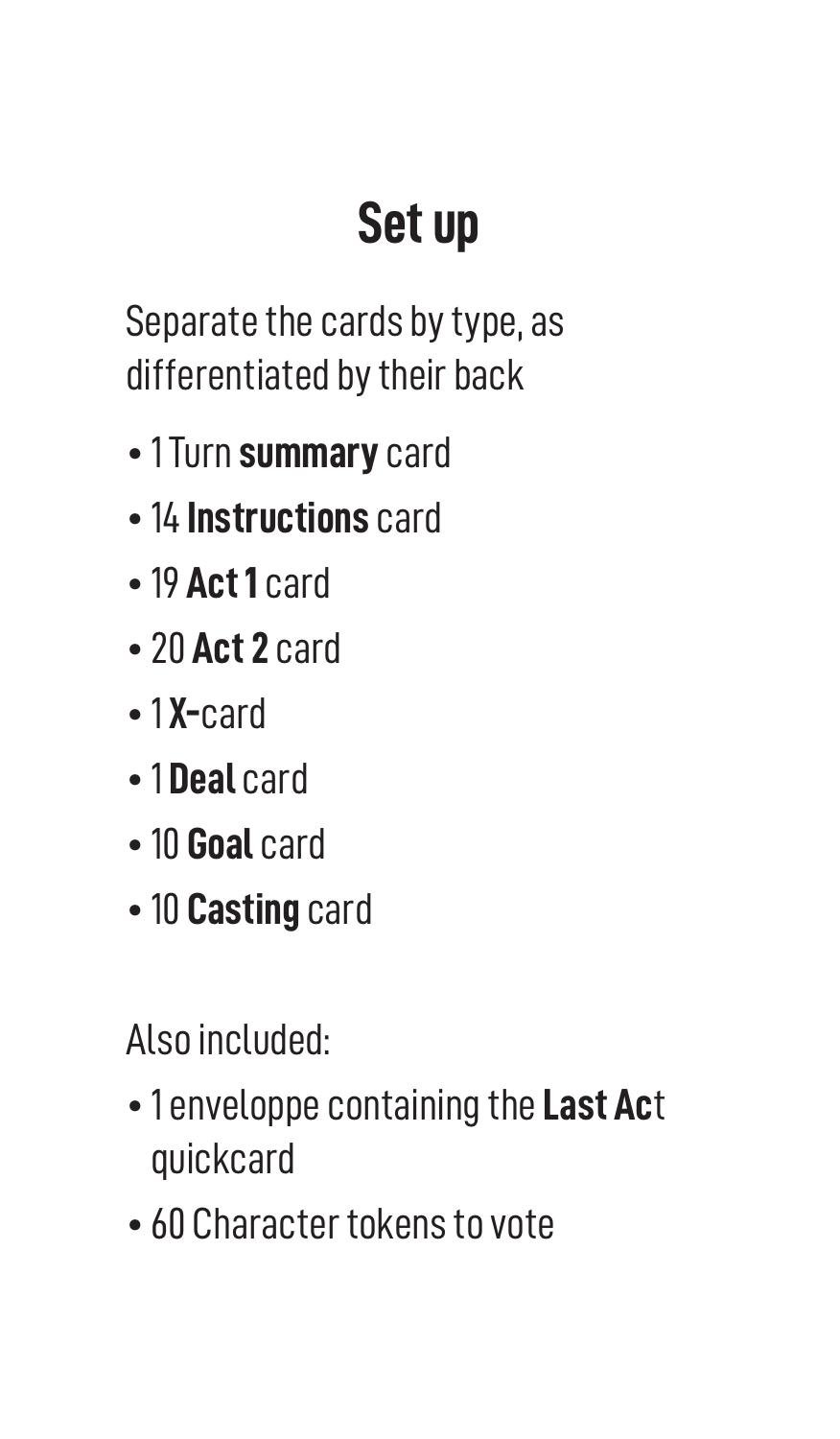## **Summary of a game turn**

Card to keep face up at the center of the table.

1. When you are the active player, draw an **Act** card, starting with **Act 1** cards.

2. Read its question out loud and answer it, inventing details and weaving relationships between your character and the other players' characters.

3. If you do not like the card, you can discard it and draw another. You can also hand the card over to the next player who then becomes the active player for the turn.

4. After you've answered the card's question, the other players ask you questions to flesh out the story.

5. When no one has any more questions, you discard the **Act** card, and the next player draws a new one and becomes the active player.

6. The game continues this way until the **Deal** card is reached.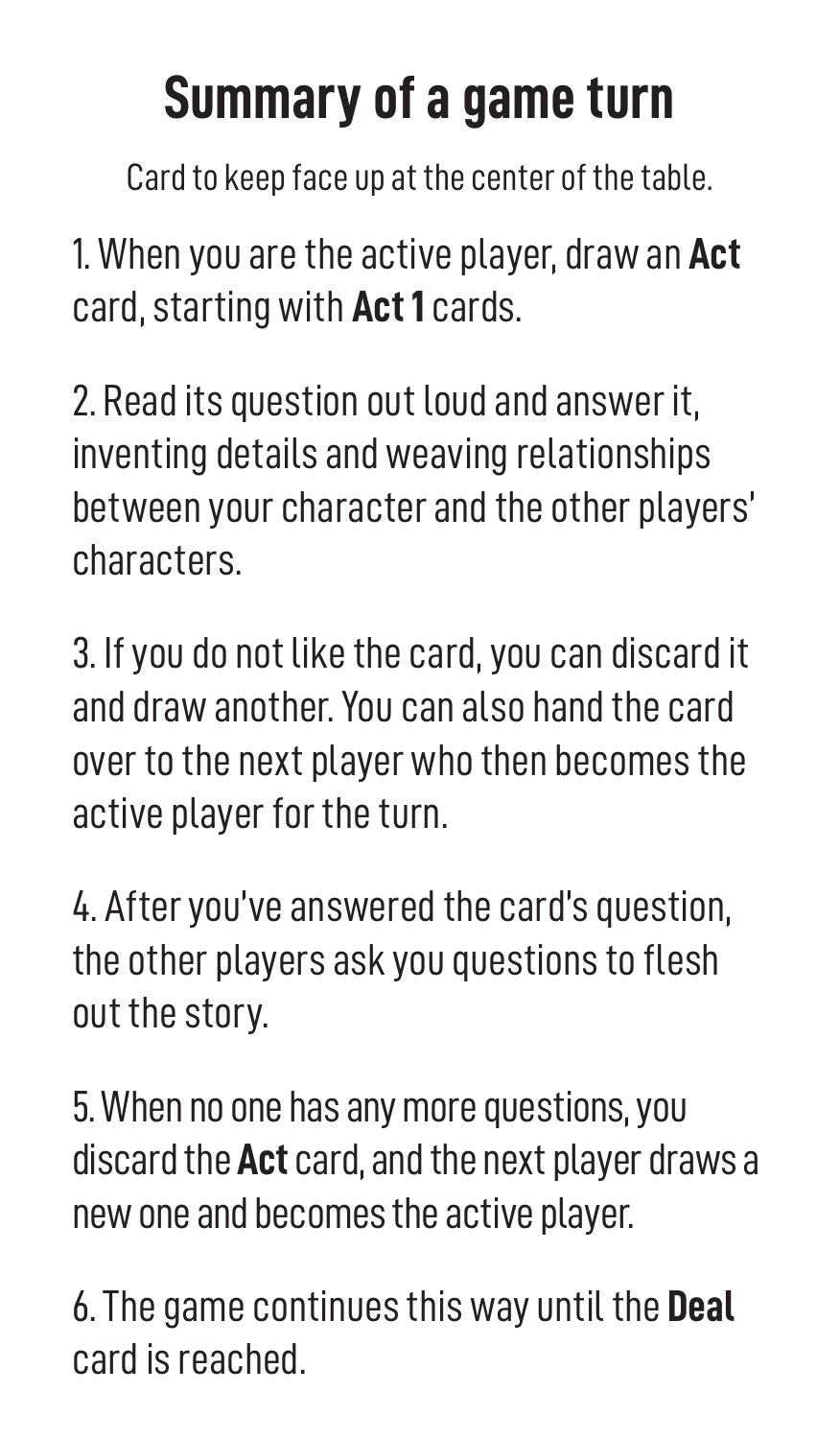1

The game goes this way: clockwise, we draw a card in turn and read the text out loud, starting with the Instructions cards that explain how to play. If there is an **instruction** to carry out, we do so immediately.

Once the card has been read and its instructions carried out, we discard it unless it is specified it should be kept at the center of the table.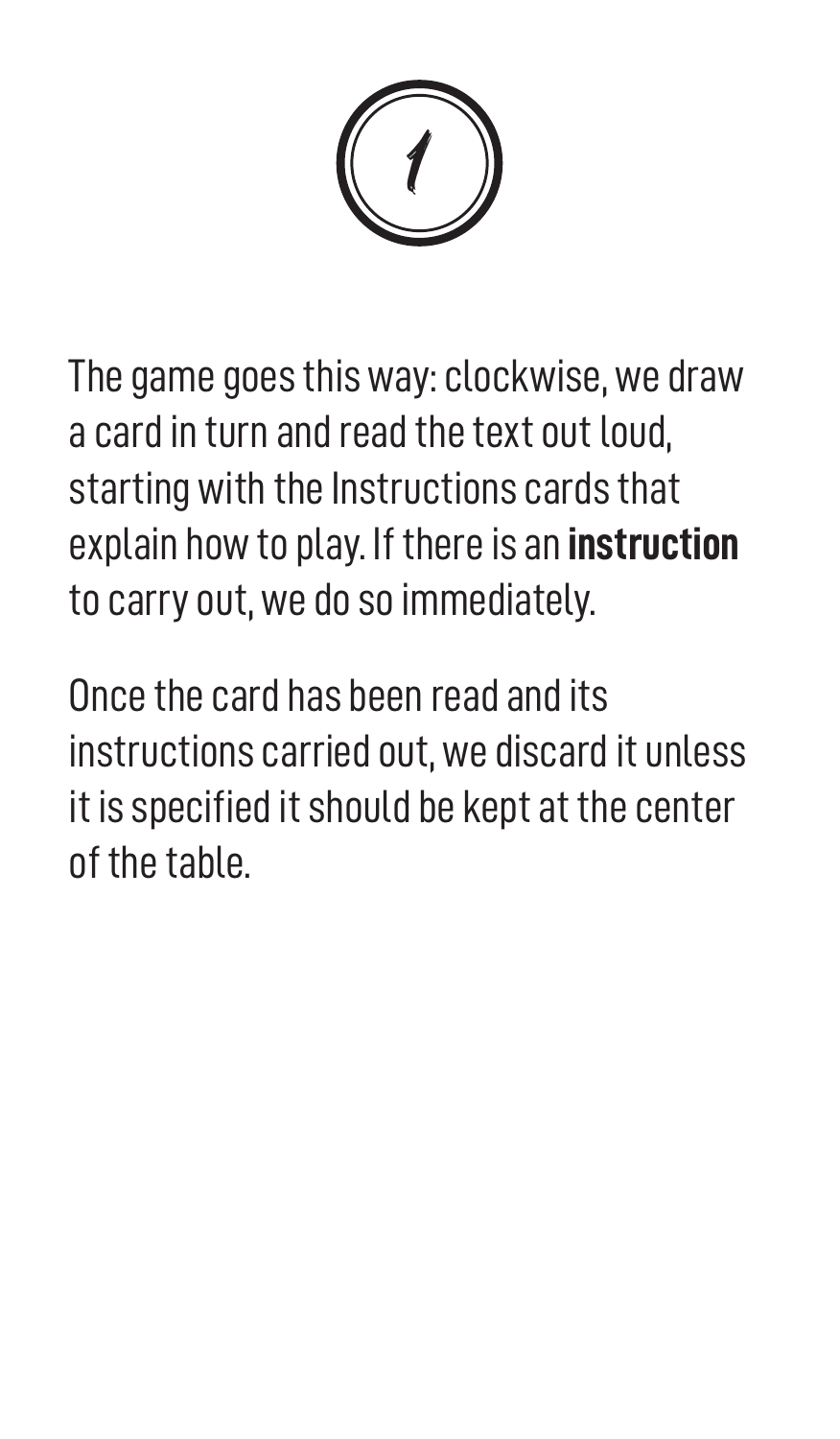2

We play characters who have successfully pulled off a commandeered heist. We managed to flee with the goods but, less than 48 hours later, we were nailed by the cops. Somebody snitched for sure.

We are now under arrest, separated from each other, with no way to communicate. The detectives are working us for information.

Place this card face up at the center of the table.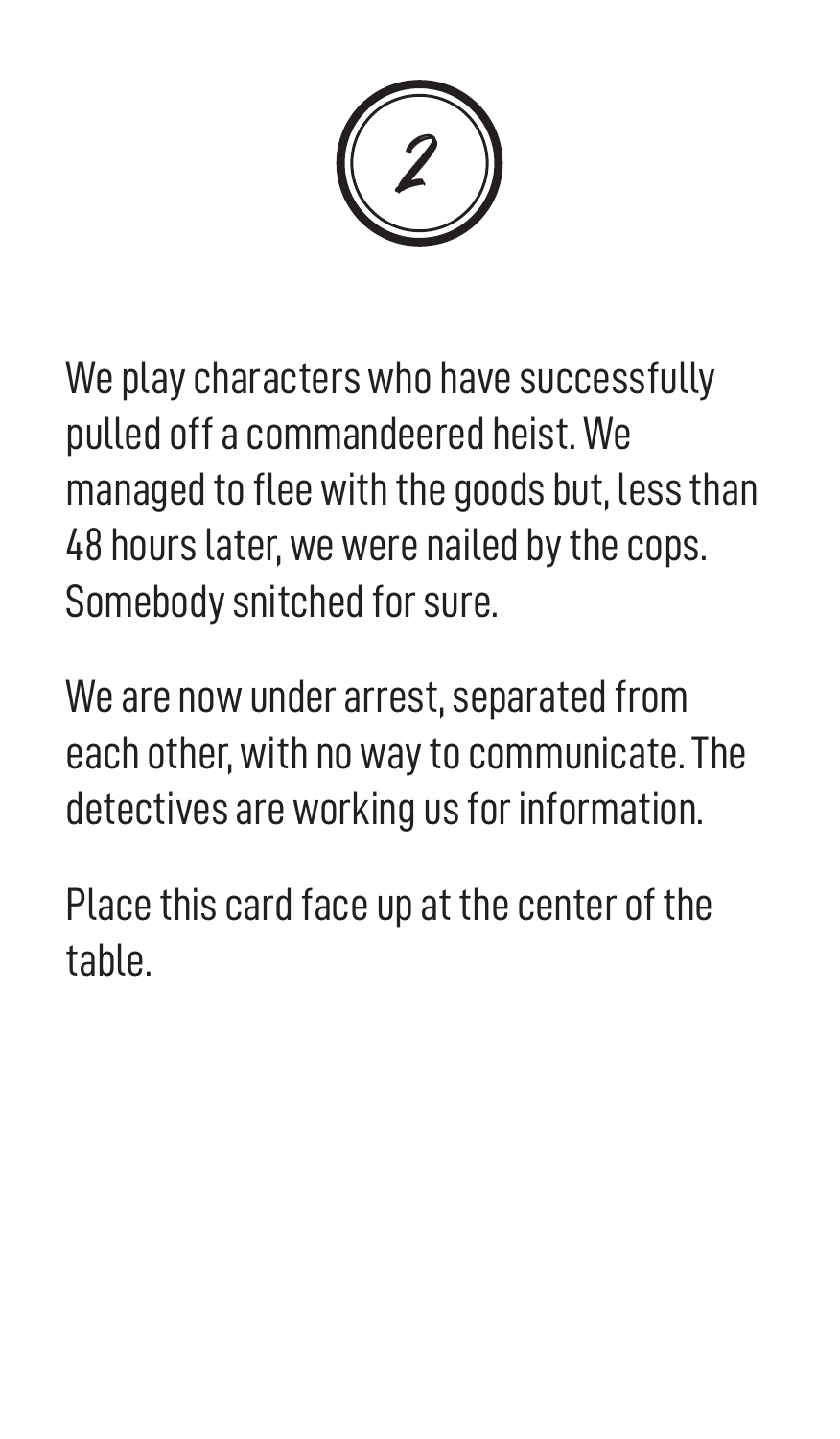3

Let's now choose this successful operation's goal out of 3 **Goal** cards.



Variation: we can also invent our own goal, collectively choosing the booty to collect and where this story will take place.

If we chose a **Goal** card, place it at the center of the table.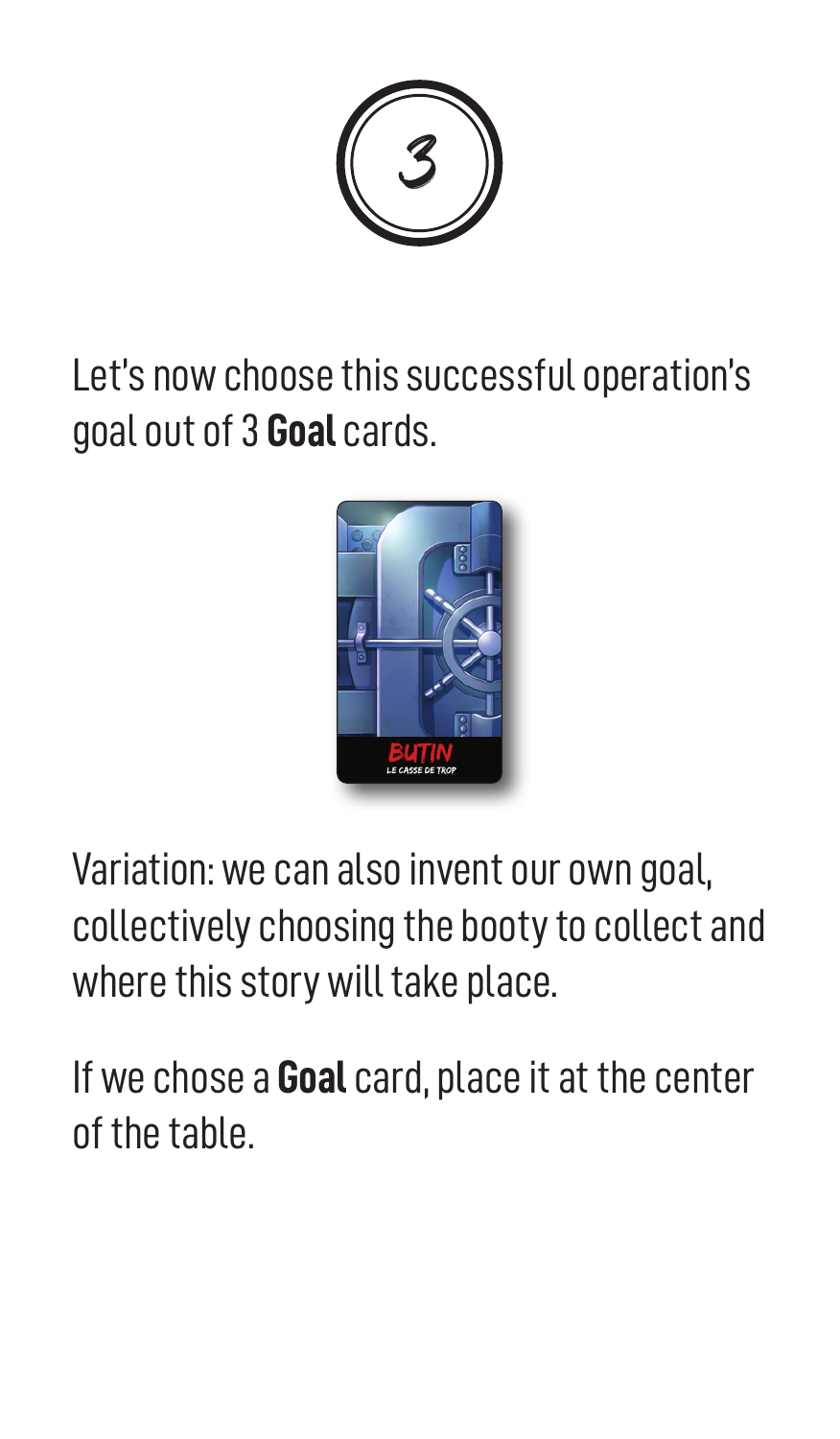4

Let's now turn the 10 **Casting** cards face up and each choose in turn one to play. Choose a character that seems appropriate for the selected Goal. Once you've chosen a character, put its card face up in front of you.

Once everyone has chosen a character, each of us takes one of the tokens depicting each character in the team and leaves the others.

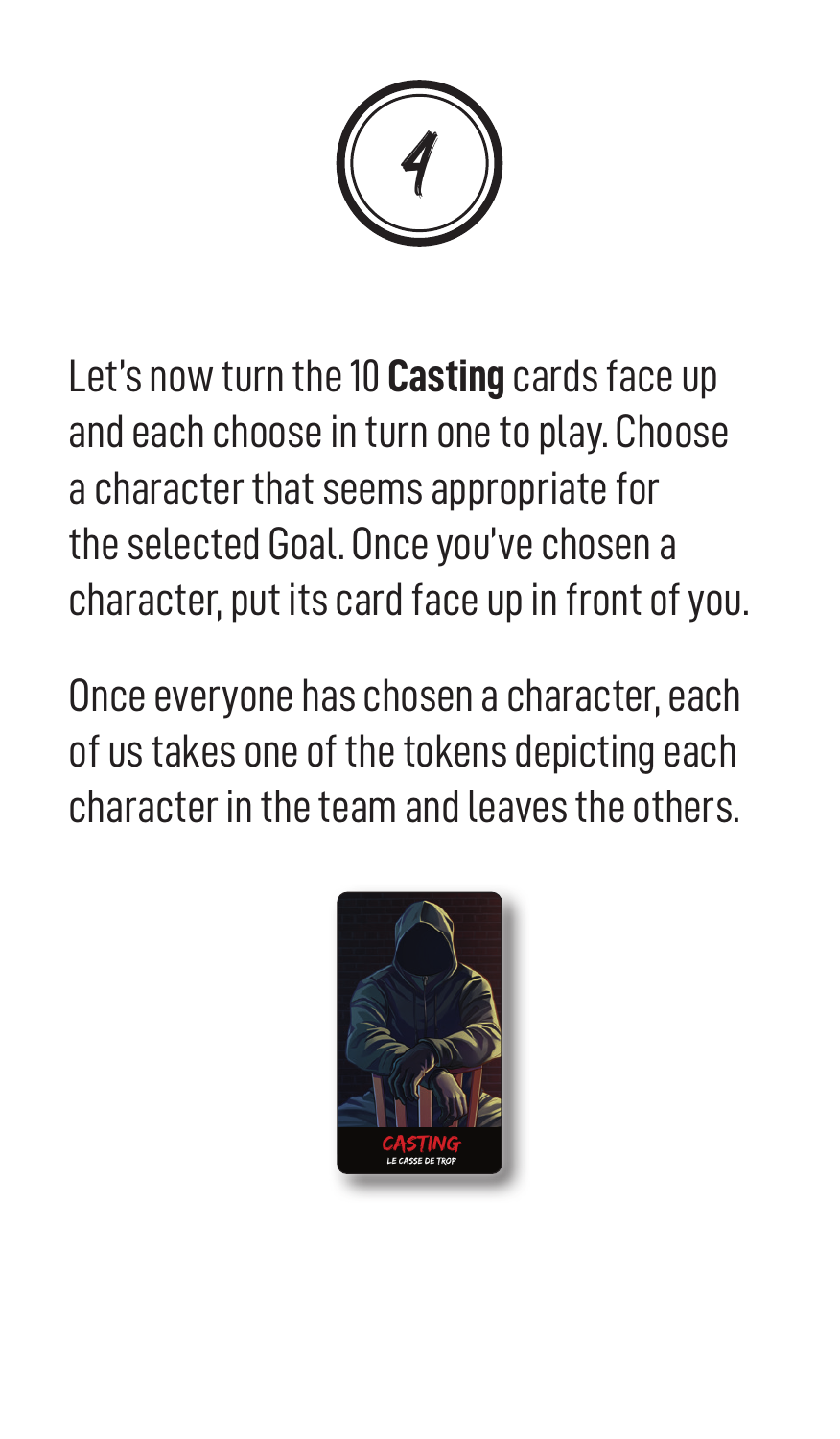5

Once all the **Instructions** cards have been read, we continue playing in turn with the **Act** cards. They are written as questions and divided in 2 decks. We will first answer the questions of the **Act 1** deck before continuing with the questions on the cards of the **Act 2** deck.





These questions enable us to collectively imagine a story about our operation, the relationships between our characters, the reasons behind this mission and the questioning following our arrest.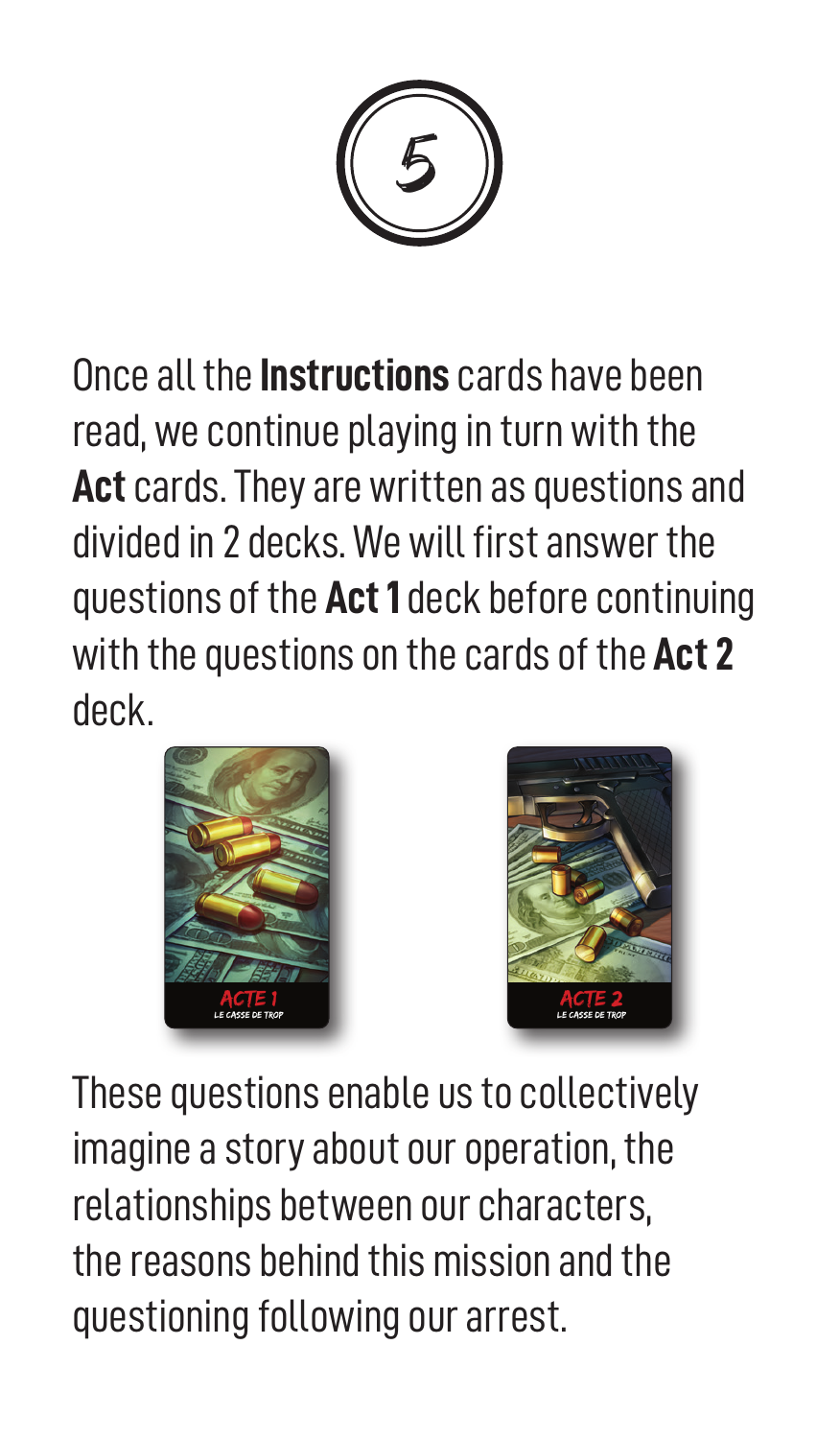6

On your turn, read out loud the card you drew and answer its question. Invent all the details you find useful to justify your answer (characters, places, events).

Important: use the questions on the cards to weave relationships between your character and the other players' characters. The story will be richer for it in unexpected developments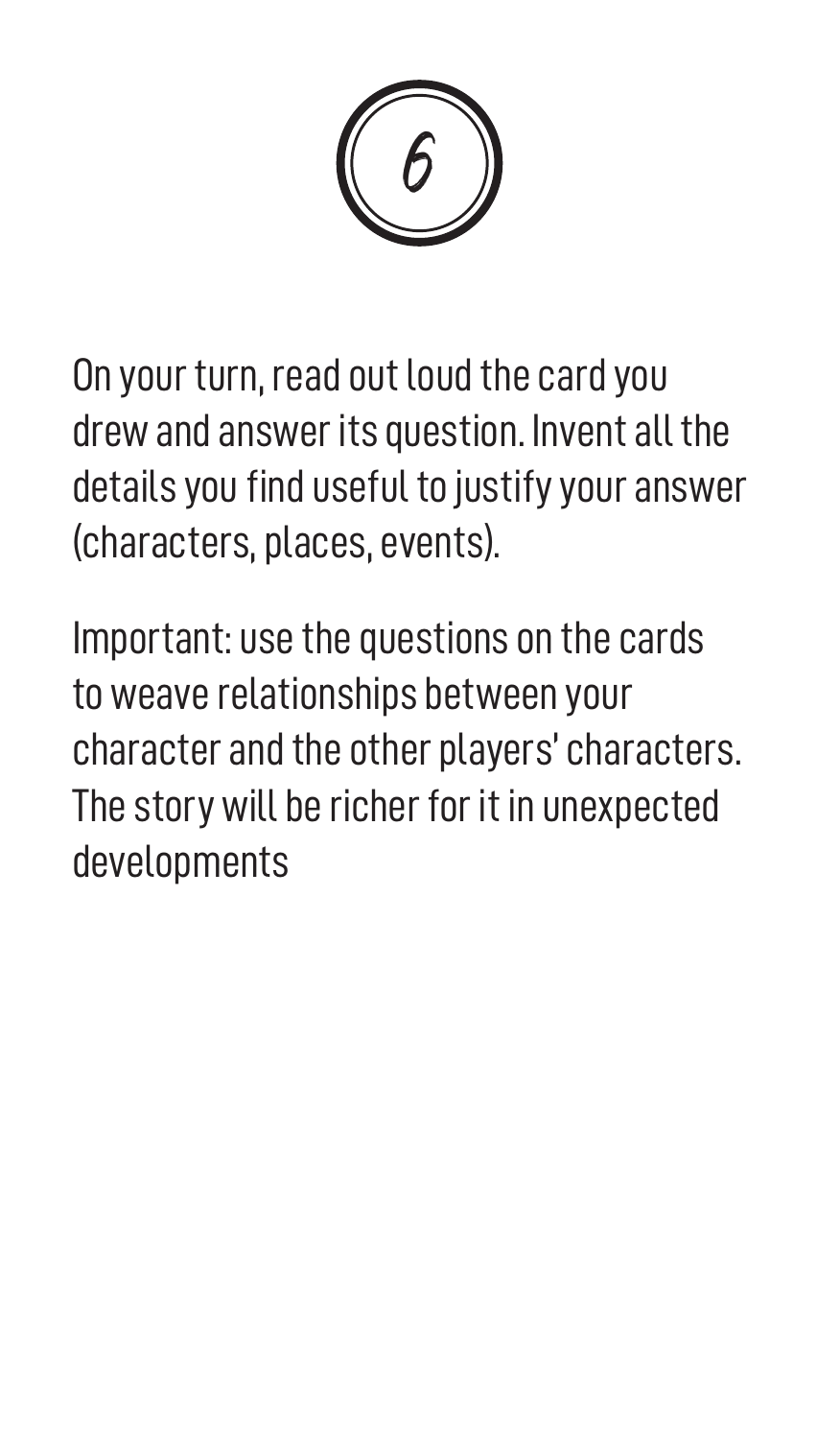7

If you do not like a card, you can draw another or hand it over to the next player, who can do the same. The turn then picks up with the player who decides to answer the card's question.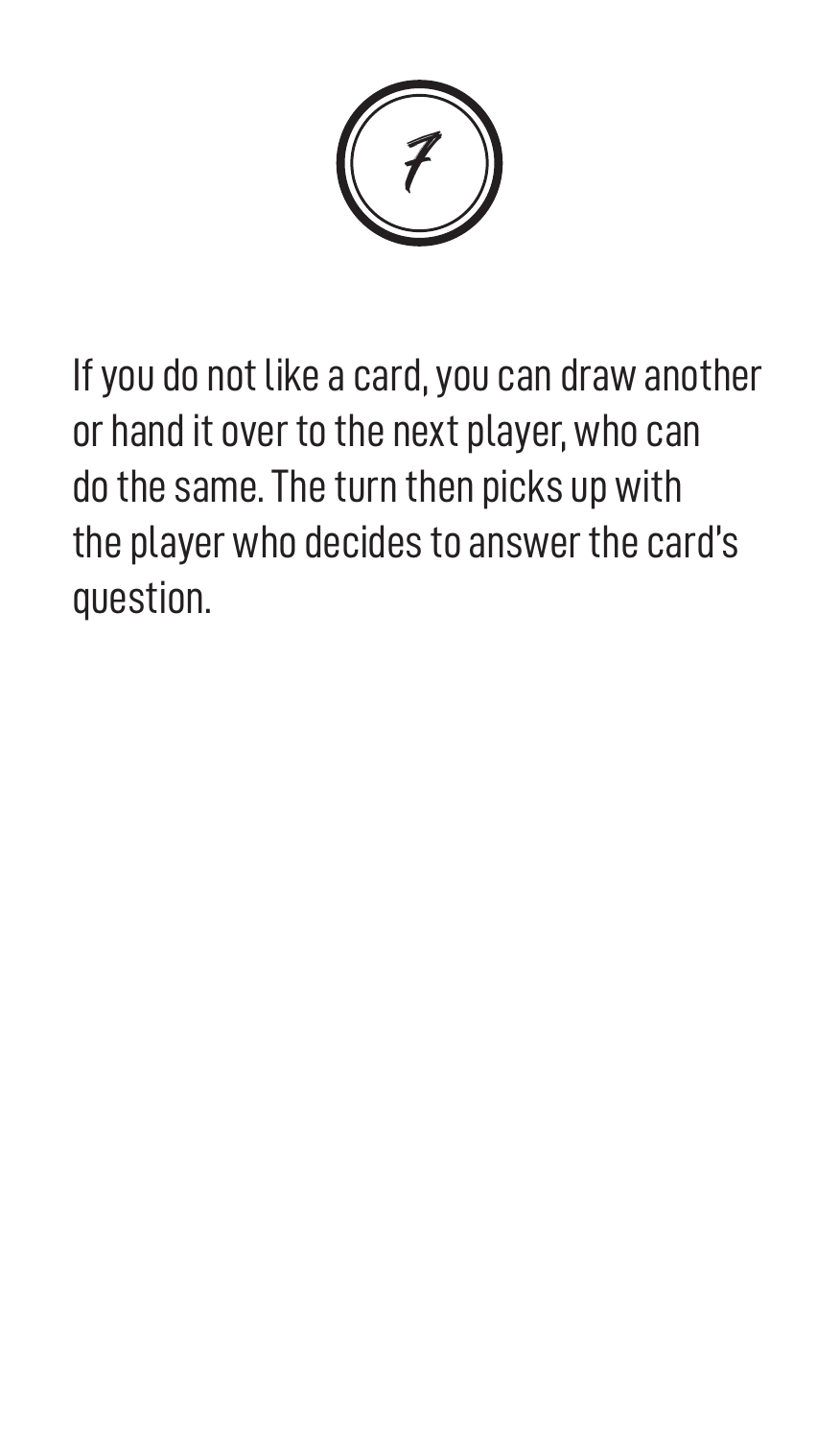8

The **X Card** is an emotional security device. We put Card X where everyone can easily pick it up. If there's a card, or answer, that you don't want to be included in the story, tap X Card.

This content is then removed from the game.



If the Act card you just drawn is removed from play in this way, draw a new one. You can use Map X on your own maps..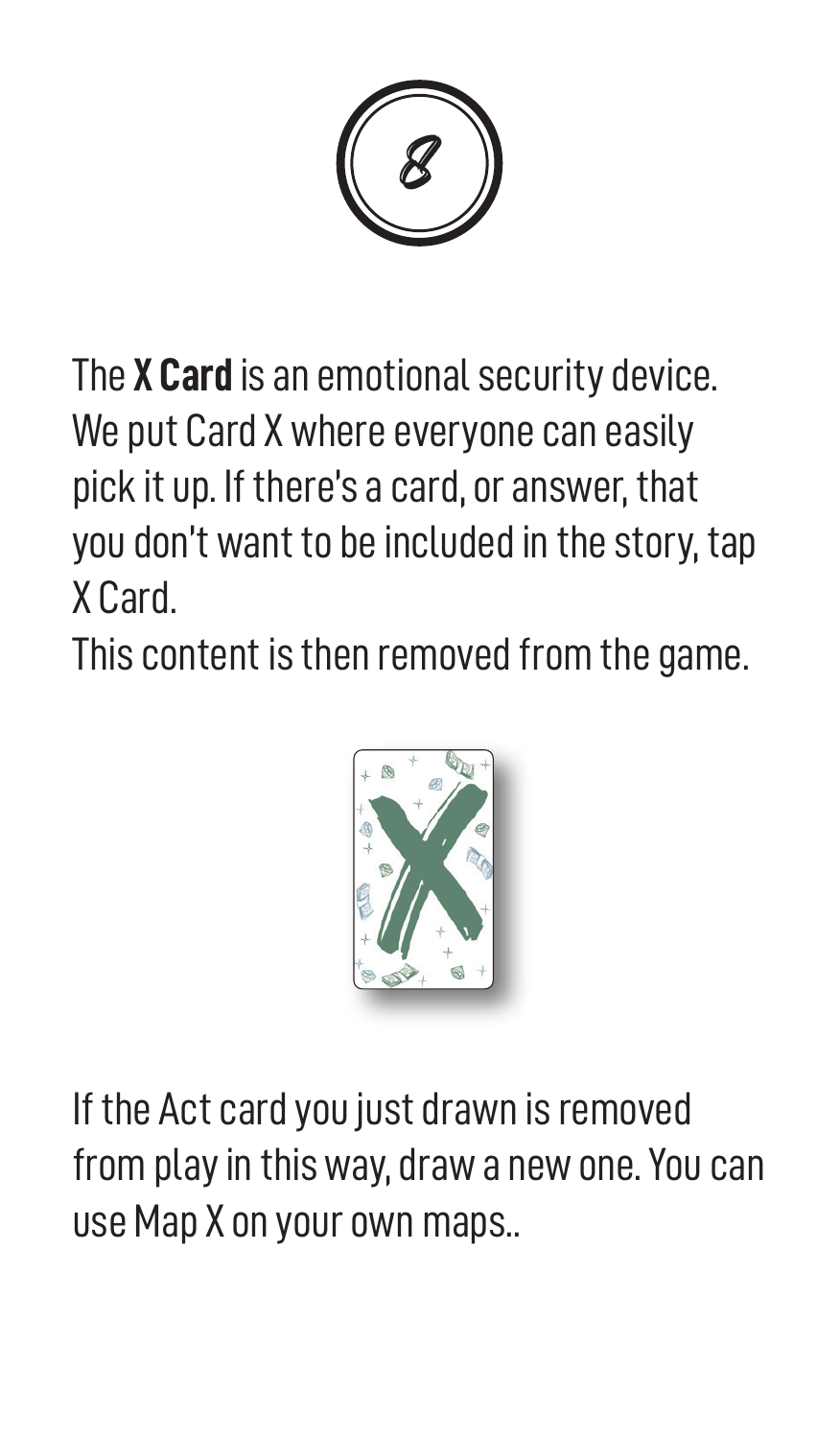9

After listening to a player answer an **Act** card, anyone can ask as many questions as desired to expand on what has been said and develop our story. The player who drew the card decides whether to answer or not. When no one has any more questions, we move on to the next player.

This phase is at the heart of the game, which is why it is prompted on each **Act** card by this sign:

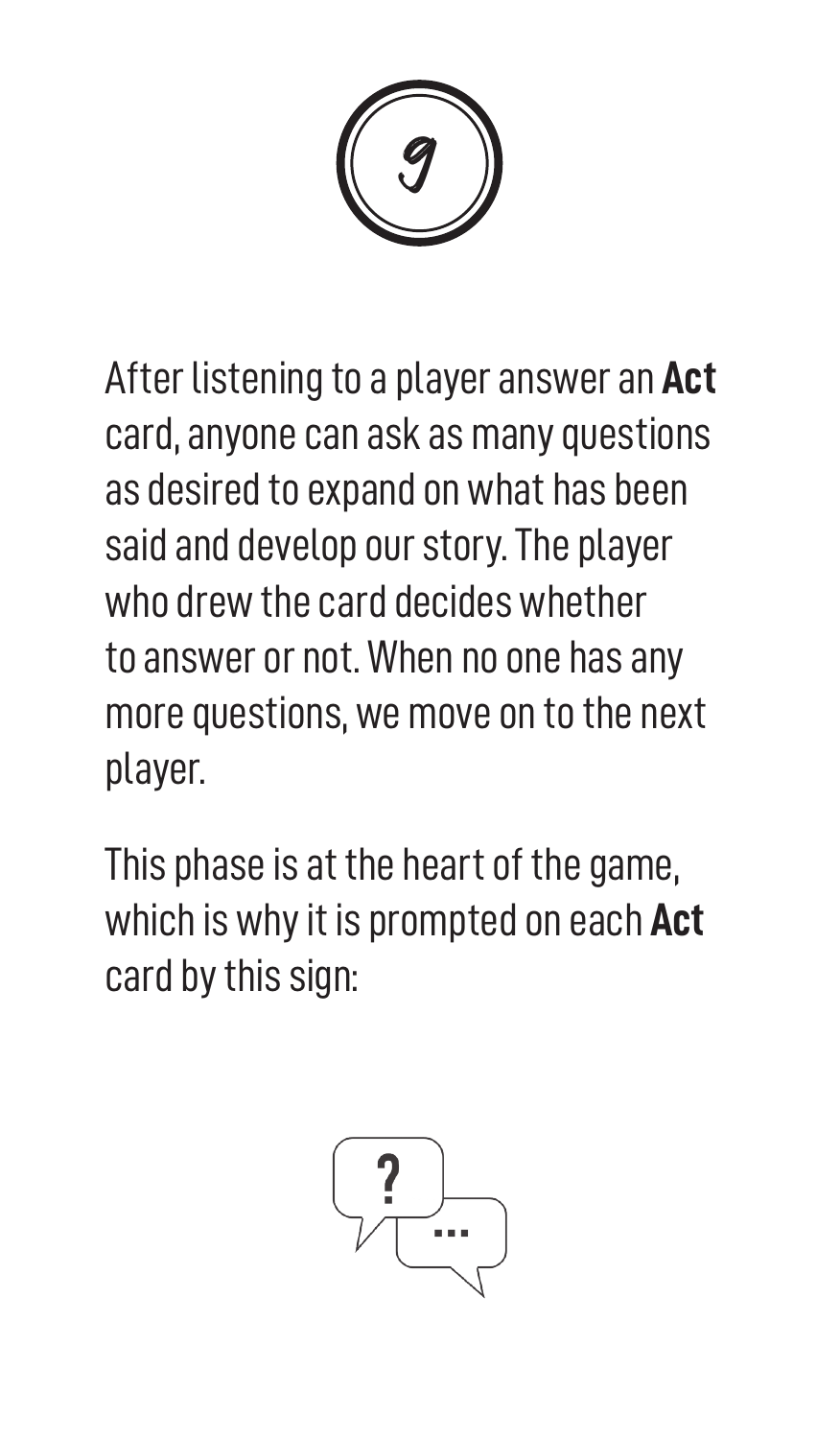10

## At the end of the **Act 2** deck, a player will draw and read the **Deal** card.



We will have reached the last act of our story: time to open the **Last Act** envelope.

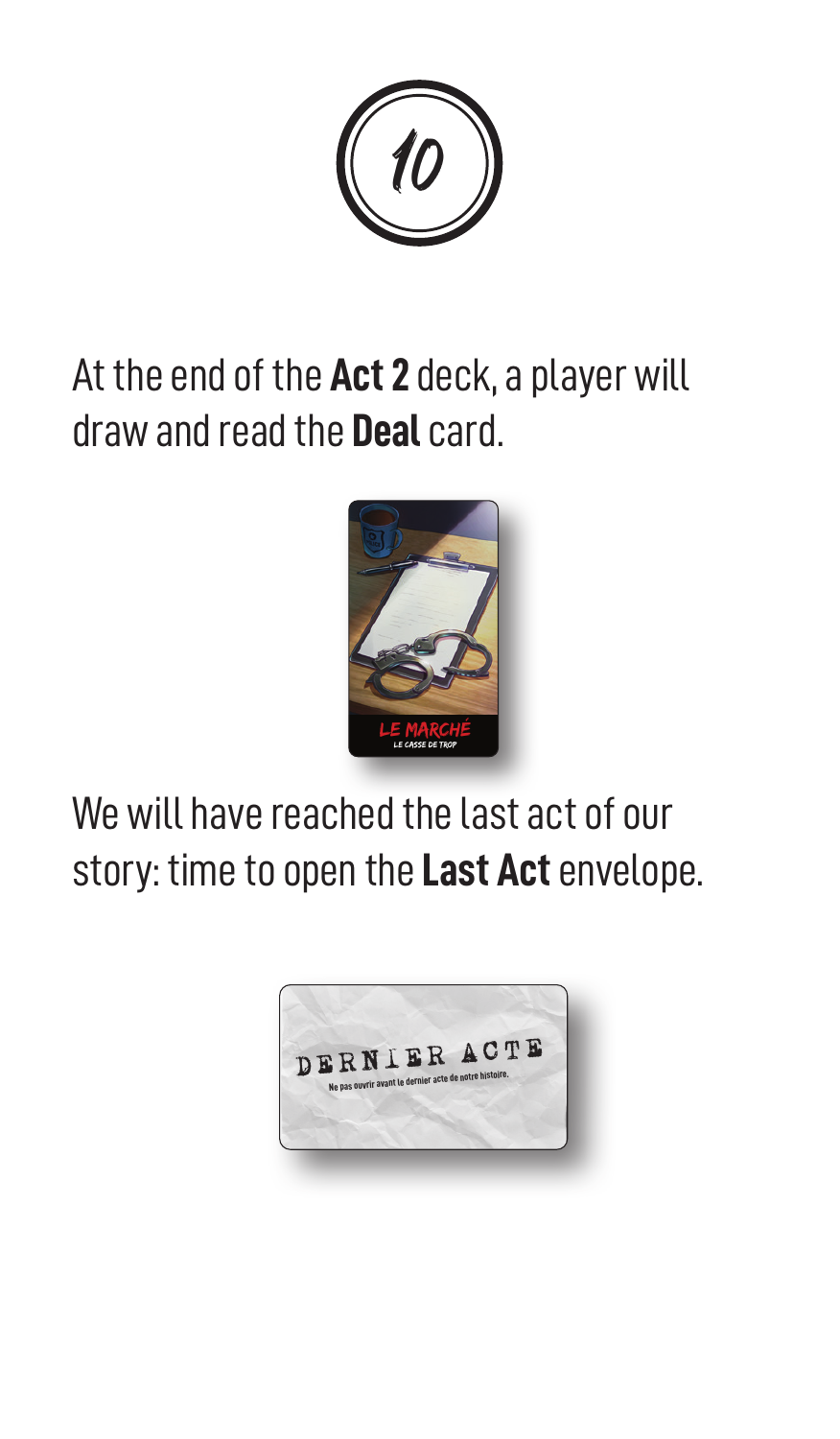11

In this last act, we will separately decide whether we accept the deal or turn it down, based on the story we have told and what we have discovered about our characters.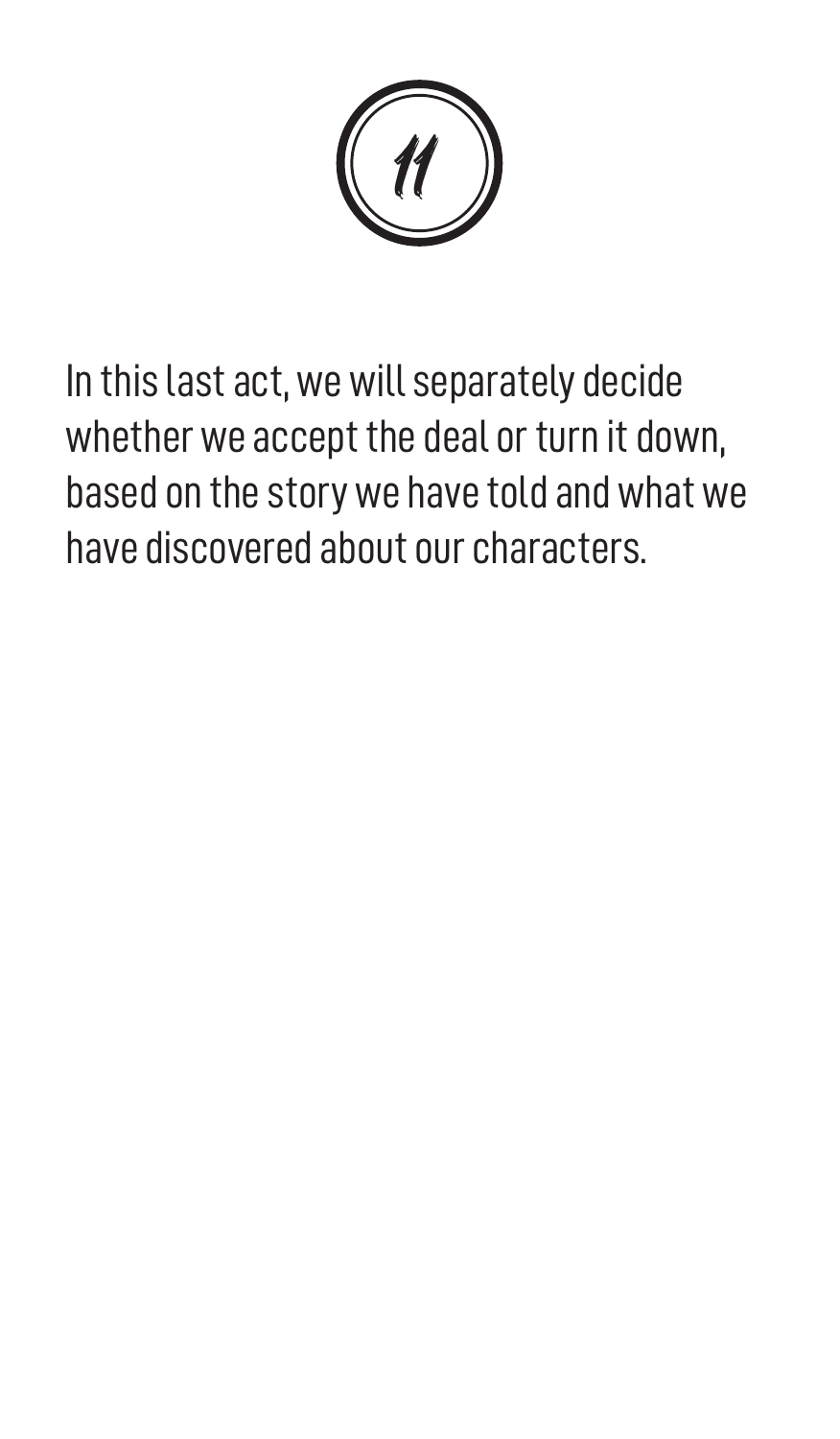12

We will then have to make a choice between these 3 possibilities:

- Denounce.
- Denounce another player.
- Keep quiet.

As indicated on the **Last Act** game aid, the outcome of the vote will determine the outcome of our story and lead us to tell together the conclusion of our story.

The game will then be over.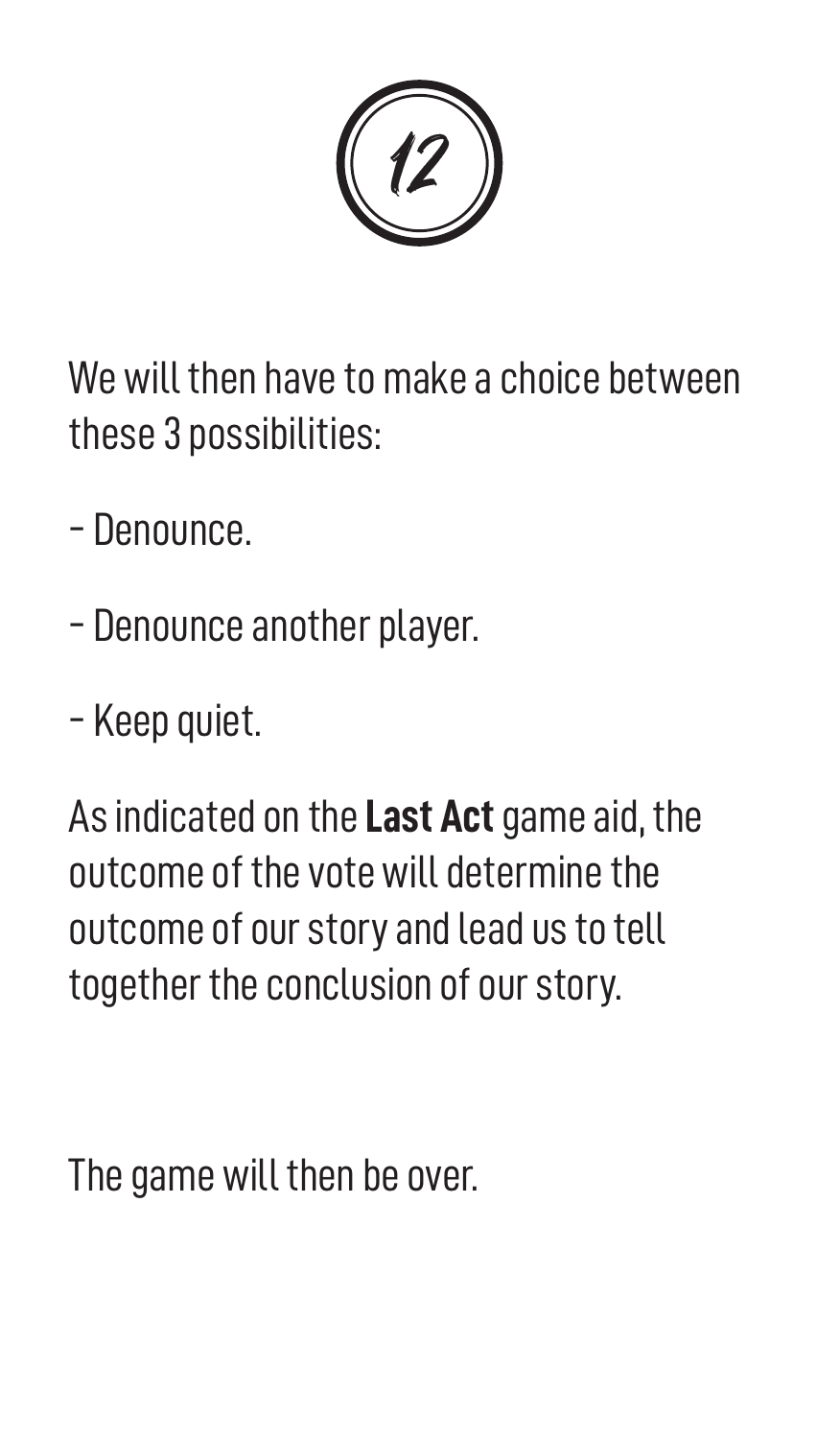13

Setup: separately shuffle the **Act 1** and **Act 1I** decks. For a 60-minute game, remove 10 cards from each deck, 5 cards for a 120-minute game. Put the **Deal** card at the center of the table, with **Act 2** deck on top face down, and then the **Act 1** deck also face down so as to start with the latter.